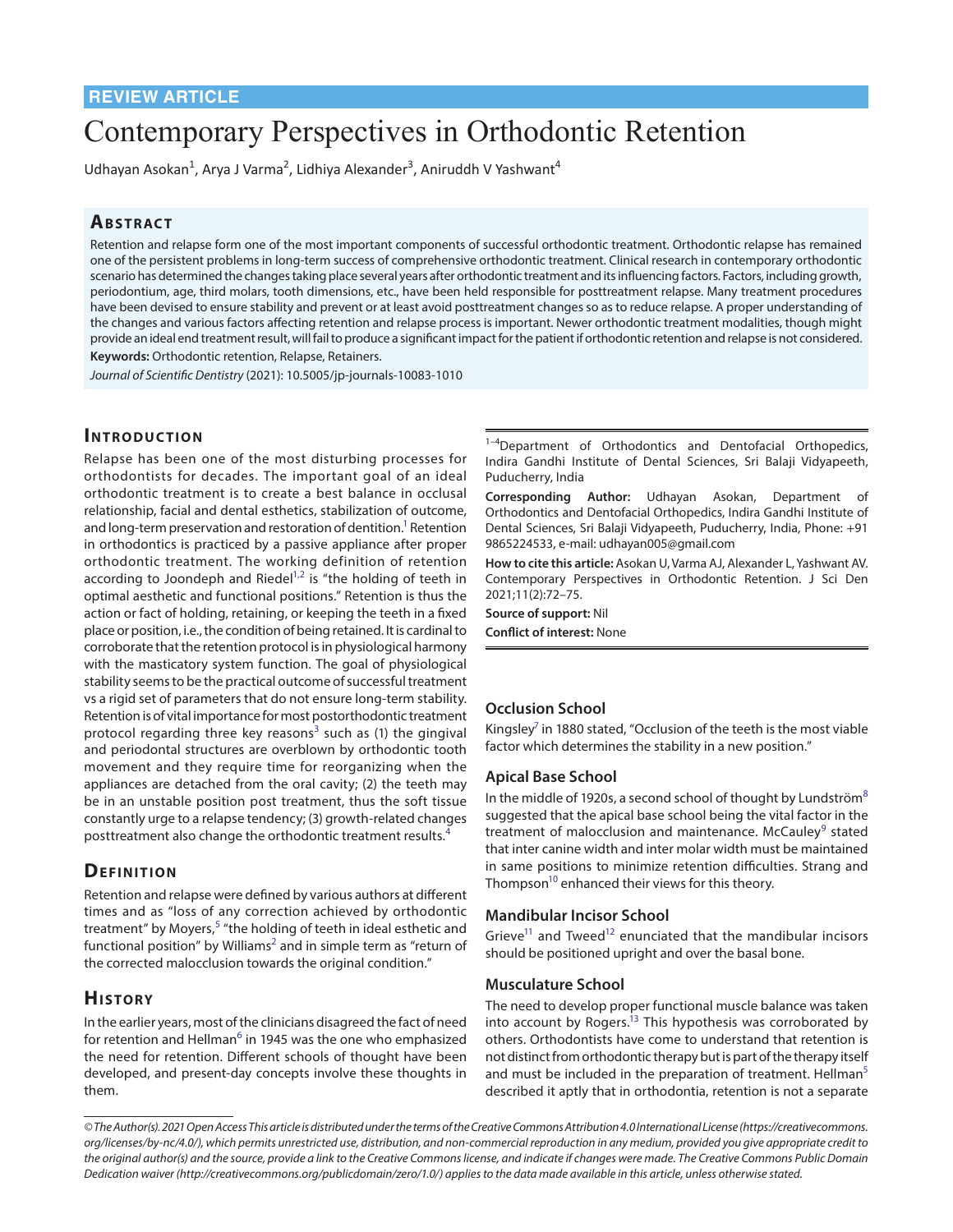problem, but it is a continuation of what we do during treatment. It is not a definite treatment stage requiring a new technique; hence, there is no need for it to be carried out by a separate machinery. Retention is but a letting go of what we did during therapy. The improvements we make in our machinery are to ease the pressures and stresses and wean the tissues away from the effects of all our tinkering so that the appliance can decrease any change that is made. This can be achieved by adjusting either the form of the system or the amount of time it takes to wear it. Until retention is applied, a total outcome must be obtained.

# **RALEIGH WILLIAMS KEYS TO ELIMINATE LOWER Re lap s e**

- Incisal edge of lower incisors should be in an anteroposterior line or 1 mm in front of it.
- All four mandibular incisors must be in the same labiolingual plane.
- Lower incisors apices should be spread distally to the crowns.
- Lower incisors should be slenderized as needed after treatment.
- Apex of lower cuspids should be distal to the crown.
- Apex of lower cuspid should be slightly buccal to the crown apex.

In orthodontic treatment, stability has become a primary target, and without it, ideal function or ideal esthetics or both can be lost. During recovery, retention depends on what is done. Within the limits of normal muscle balance and with particular attention to the apical base or bases available and the relationships of these bases to one, care must be taken to create a proper occlusion.

# **CURRENT TRENDS IN RETENTION**

#### **Conventional Retainers**

#### *Removable Retainers*

These retainers are passively fitted and are worn by the patients for a period of least 6–12 months after treatment completion therefore the remodeling of surrounding structures of the teeth to take place. These removable retainers ([Figs 1](#page-1-0) to [3\)](#page-1-1) act as a retention device for intra-arch stabilization and in patients with altered growth conditions.<sup>[3](#page-2-2)</sup>

#### *Fixed Retainers*

A fixed retainer is usually a passive bonded wire to the lingual side of the tooth usually in mandibular anterior region. Mounted retainers are used in cases of questionable stability and permanent retention



<span id="page-1-0"></span>**Fig. 1:** Tooth positioner



**Fig. 2:** Begg wrap around retainer



**Fig. 3:** ESSIX (thermoformed) retainer

<span id="page-1-1"></span>required cases ([Figs 4](#page-2-6) and [5\)](#page-2-7).<sup>[3](#page-2-2)</sup> There are various types of mounted retainers and are as follows: banded canine to canine retainer, bonded lingual retainers, band and spur retainer.

#### **Newer Retainers**

#### *Memotain*

The name Memotain is obtained by the mix of "memory" and "retainer" due to the unique usage of Ni-Ti wire for the lingual aspect [\(Fig. 6](#page-2-8)). It is a CAD/CAM fabricated lingual retainer made of 0.014  $\times$  0.014 in rectangular nickel-titanium wire which adapts closely to the tooth anatomy and was introduced by Pascal Schumacher in 2012. This tight interproximal adaptation of the retainer is beneficial in common break-point areas, such as the embrasure between the lateral incisor and the canine or the step between the canine and the premolar, and it is digitally positioned to prevent hindrance with the mandibular teeth.<sup>14</sup>

### **Adjunctive Techniques and Methods to Minimize Relapse**

#### *Circumferential Supracrestal Fiberotomy*

Circumferential supracrestal fiberotomy (CSF) is a surgical periodontal procedure that is performed to detach the free gingiva and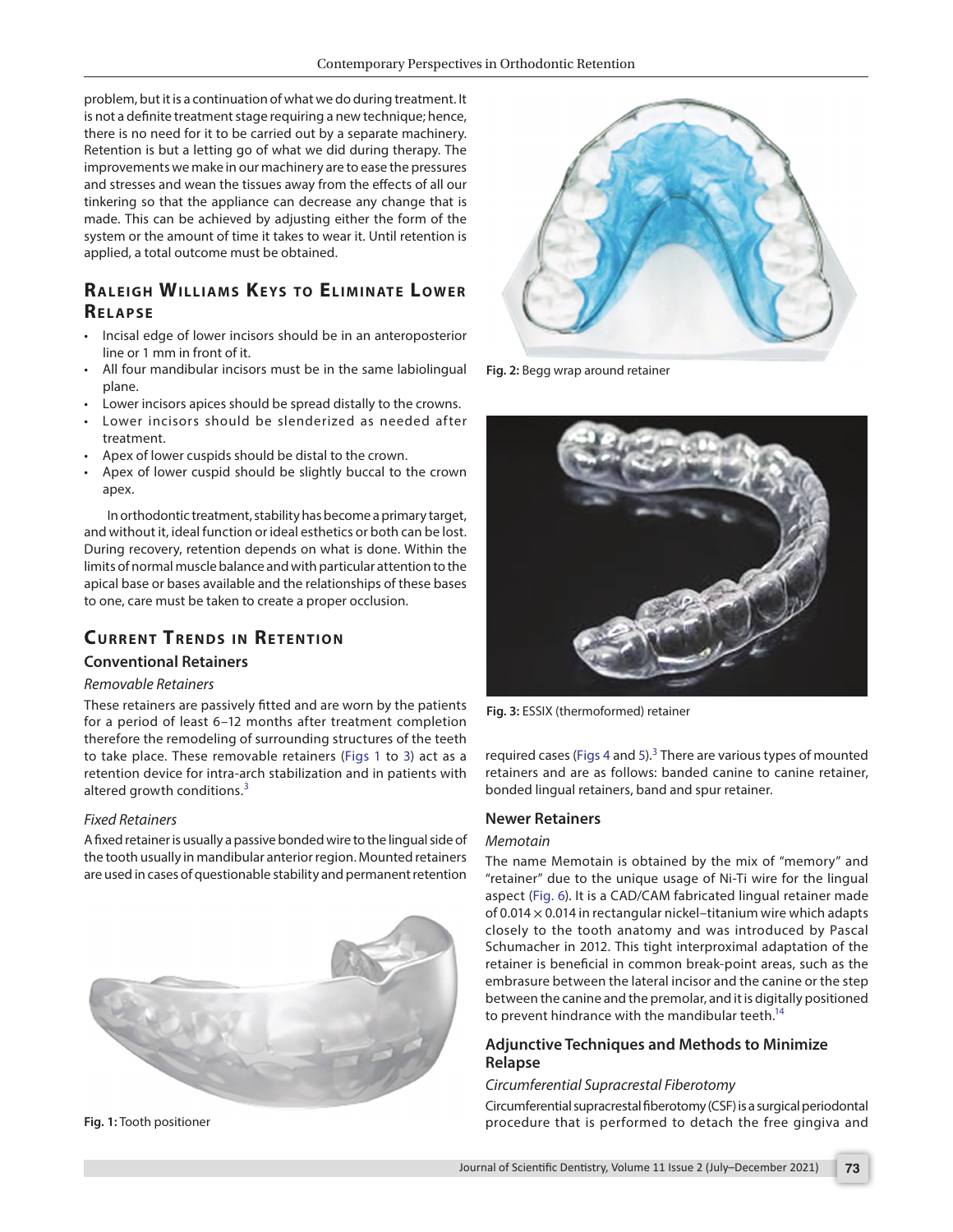

**Fig. 4:** Fixed lingual retainer

<span id="page-2-6"></span>

**Fig. 5:** Resin fiberglass bonded retainer

<span id="page-2-7"></span>

**Fig. 6:** Memotain appliance

<span id="page-2-8"></span>trans-septal fibers around orthodontically aligned or derotated teeth. This detachment reduces tension taking place from these fibers that pull teeth into their original state, hence preventing relapse.<sup>15</sup>

#### *Pharmacological Aids*

In retention phase, inhibition of relapse has been carried out by administering drugs to control the relapse condition to an extent. By administering raloxifene, it decreases RANKL expression, administering aspirin through CD4+ T lymphocytes inhibits relapse, and administration of systemically and locally available drugs such as bisphosphonates, osteoprotegerin, simvastatin, relaxin, etc., also reduce and prevent the amount of relapse postorthodontic treatment and are highly recommended drugs of choice on retention these days.<sup>16-21</sup>

# **Dis c u s sio n**

Kravitz et al. conferred that Memotain has potential advantages to the traditional multistranded stainless steel wire, including precise adaptation, devoid of interferences, resistance to corrosion, and even minor tooth movement as an active lingual retainer. This retainer is a new clinical appliance, and further more research is needed in the coming years.<sup>[22](#page-3-10)</sup> Wegrodzka et al. in their recent randomized control trial involving 133 patients of age between 15 and 50 years compared the survival rates and periodontal health condition in patients with three-stranded round twisted (RT) vs eight-stranded rectangular braided (RB) fixed retainers which were bonded to all six anterior teeth in the mandibular arch. The authors through their research study culminated that the first time failing of the fixed retainer was about 52.3% (56.1% in the RT group and 48.5% in the RB group), which is of high deterioration rate in the retention phase. There was no difference in terms of survival or periodontal health between the examined retainers.<sup>[23](#page-3-11)</sup> Various authors have reported in their studies about the comparison of removable retainers vs fixed retainers, and majority of them concluded that the effectiveness of permanent retainers is way higher than that of removable retainers though they are also relatively effective. Orthodontist nowadays recommend lifelong retention with bonded retainers are increasing over the globe with the phrase "Braces for Life."<sup>[24](#page-3-12)</sup>

## **CONCLUSION**

Orthodontic treatment goal is to achieve good esthetics and occlusal function with stability over the years, and retention phase is important to achieve posttreatment stability, and it is mandatory to plan the requirements of retention at the time of diagnosis and treatment planning. Therefore, retention of the treated malocclusion is as important as the diagnosis and treatment plan.<sup>[25](#page-3-13)</sup> However, as trained orthodontists, it is incumbent on us to take a more proactive approach in dealing with the actions associated with relapse.

## <span id="page-2-0"></span>**REFERENCES**

- 1. Joondeph DR, Riedel RA. Retention. In: Graber TM, Swain BF, editors. Orthodontics. Principles and techniques; 1985. p. 857–898.
- <span id="page-2-1"></span>2. Williams R. Eliminating lower retention. J Clin Orthod 1985;19(5): 342–349. PMID: 3859488.
- <span id="page-2-2"></span>3. Malandkar A, Toshniwal NG, Mote N, Das S, Singh N. An overview of current trends in retention. Int J Appl Dent Sci 2019;5(3):2394–7497. ISSN ONLINE: 2394-7497.
- <span id="page-2-3"></span>4. Reidel RA. A review of retention problems, Angle Orthod 1960;30(4). DOI: 10.1043/0003-3219(1960)030<0179:AROTRP>2.0.CO;2.
- <span id="page-2-4"></span>5. Moyers RE. Handbook of orthodontics for the student and general practitioner. 3rd ed. Chicago, London.
- <span id="page-2-5"></span>6. Hellman M. Fundamental principles and expedient compromises in orthodontic procedures. Am J Orthod Oral Surg 1944;30(8):429–436. PMID: 21024941.